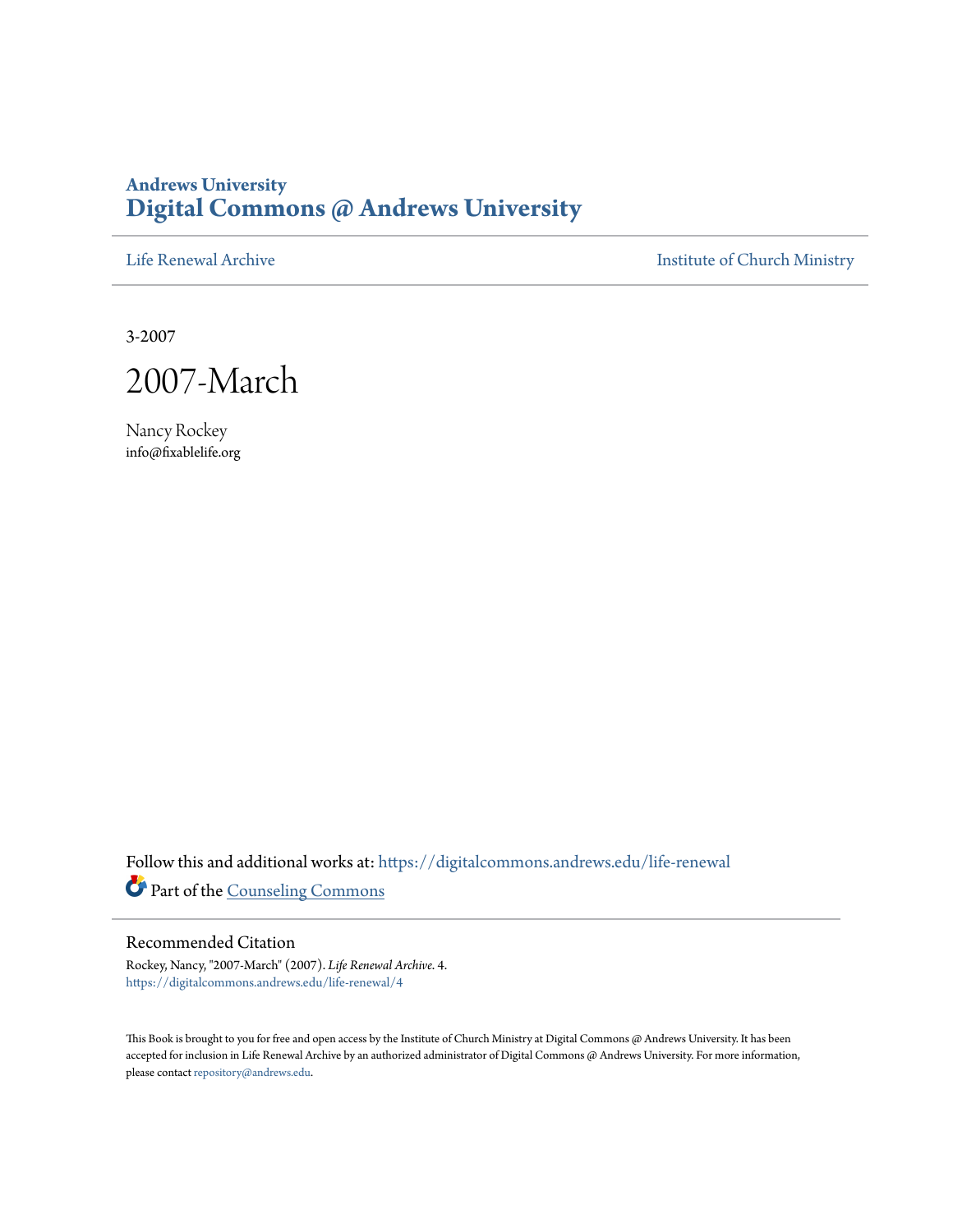

# **Life Renewal Institute Newsletter**

Vol. 4 251 Stenton Ave., Plymouth Meeting, PA 19462 March 2007



*"Patience is the ability to idle your motor when you feel like stripping your gears"*

#### **Features:**

Editor's Corner A Note From Ron and Nancy Introducing What's New The Journey Facilitator's Corner Upcoming Events Your Turn Coming Soon LRI Connect

# **Announcements**

Life Renewal Institute is excited to present the newest program developed by Dr.'s Ron and Nancy Rockey that will provide you with Quality Tools for a Quality Life. See our feature article, *The Journey* , for an in depth explanation of this program.

# **A Note From Ron and Nancy**

# **Editor's Corner:**

Spring is my favorite time of year with the Daffodils, Redbuds, Cherry blossoms, Dogwoods, etc. It has always been amazing to me how much beauty has been lying dormant over the winter months. Everything appears "dead" and drab. And then one day, the sun is shining (yes, even in Portland from time to time), and the world again is full of beautiful color and abundant life.

Our journey through life's experiences is much like the cycle of seasons. We have times of the "dead" and drab of Winter and long for the beauty of Spring, not thinking there is any possibility of ever finding it again. I can speak from personal experience. There have been two significant times in my journey, when I couldn't imagine "Spring" would ever come again. My life as I knew it was over and I couldn't see past the end, but through the information from Life Renewal Institute (LRI) I am finding life to be abundant and exciting. Winter may come again at times along my journey, but I am confident that Spring will follow.

I am particularly excited and blessed to be able to be a part of Life Renewal Institute and have the opportunity to keep in touch with all of you through the newsletter. Our goal is to keep you informed and up to date on the happenings at LRI on a regular basis. Please check out all our great articles and features in this edition. I would love to hear from you with feedback, testimonies, or questions. Email me at: audrey@yourlri.com

While we have taught a few seminars in 2006, the bulk of our time has been spent in the creation, writing and filming of our new series, *The Journey* . Our seminar schedule has been light to accommodate that work.

Now however, we are feeling somewhat lonely for you, our supporters and audience members, and are anxious to begin our seminar teaching again. While we will not be available for every weekend of the year, we are available for you to schedule and plan an event on a date acceptable to you and us.

We have five new seminars that support *The Journey* program. These seminars cover the material presented in the program and additional information that isn't covered in the 10-week Journey segments. The seminar that coordinates with the first segment of *The Journey*, *The Passenger* is entitled *Attachment. The second segment, The Mode* is *Acceptance.* The third, *The Route* is called *Abuse,*  and the fourth, *The Destination* is called *Application.*

These seminars are 8-9 hours of teaching. that a Friday-Saturday, or a Saturday-Sunday combination works best.

Also available is a seminar designed as an overview of the entire program of *The Journey.* Because it covers significantly more material, it is a 14-hour classroom presentation and is a weekend experience: with a Saturday-Sunday combination. Theses are our recommendations based on our experience.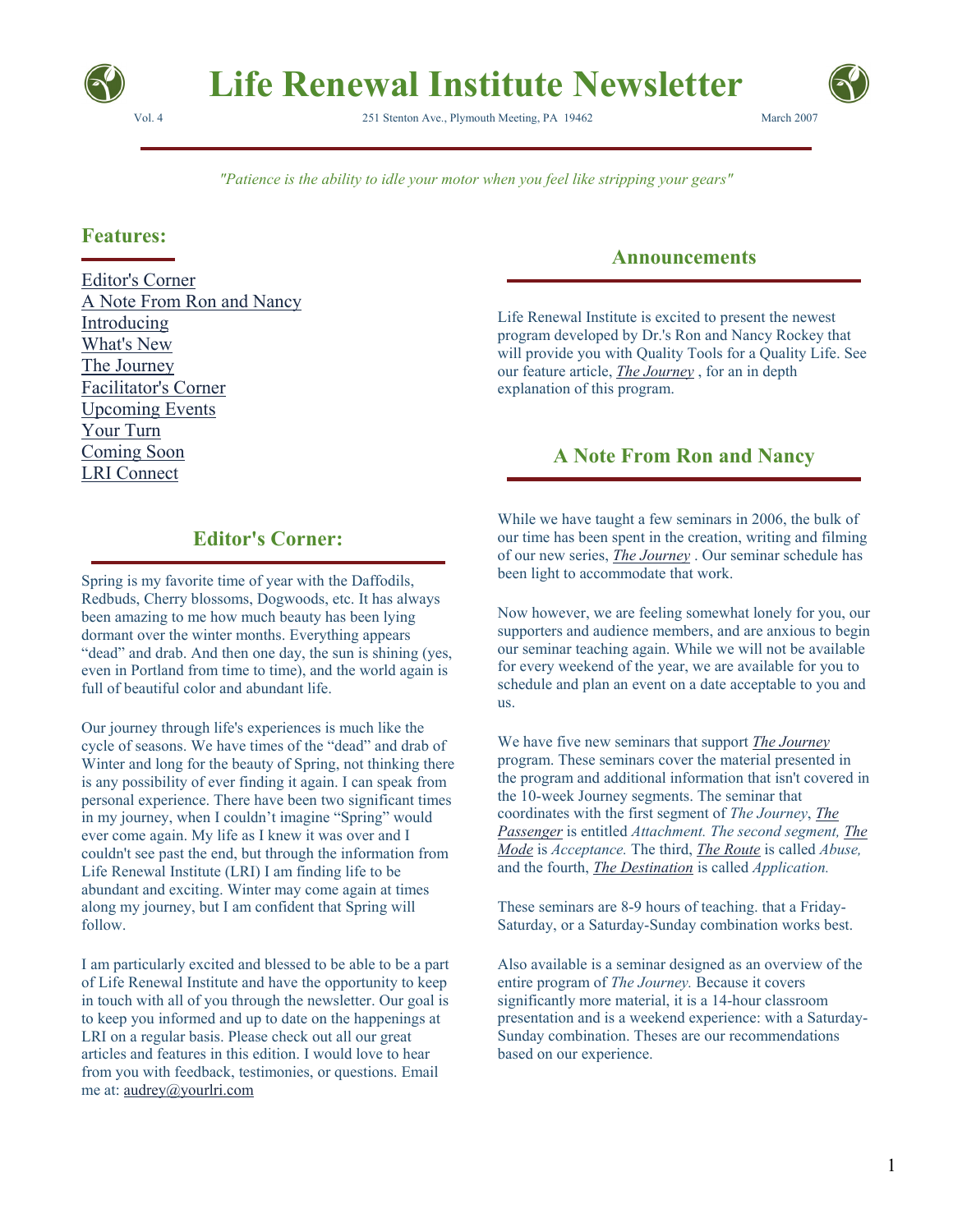These seminars can be presented two ways. For the churched, a spiritual approach is one method of presentation, and for the community at large we leave out chapter and verse and religious language.

We look forward to working with you to schedule and plan a seminar. To inquire about more detail, feel free to call Chana at 1-888-8000LRI. Looking forward to hearing from you soon!

Ron and Nancy

### **Introducing....**

We are privileged to announce that Life Renewal Institute has a new team member! Audrey Woods was introduced to our ministry many years ago (1995), back in its infancy, and has, with her children, benefited from it. As a result of her changes, she chose to reach out to her community to facilitate recovery groups and then to plan and sponsor seminars in her area of residence, Portland, Oregon. She and her daughter, with a team of supporters, continue to facilitate the new program, *The Journey*, in the greater Portland area.

As of March 19<sup>th</sup>, Audrey has been employed as Program Coordinator of Life Renewal Institute. Her responsibilities are many and varied, and include the coordination and construction of the LRI newsletter.

Audrey is an actively involved mother and grandmother as well as an expert organizer and community leader. Her enthusiasm and expertise will add a positive influence and much-needed assistance to the LRI team. We are thrilled that she has chosen to be an active part of our team, and look forward to our future with her.

**What's New?** 



Whether people are heading to the altar, suffering in an unhappy marriage, divorced, or simply want to bring more satisfaction and intimacy into their relationship, Dr. Smith shows couples how to create Truth-the secret ingredient of great marriages. Lies at the Altar shows every couple how to take the wedding vows they made in earnest and in innocence, and turn them into a promise to build a happy,

healthy, satisfying, and long-lasting marriage. With moving stories and personal journeys, Dr. Smith reveals why it's important to have one's "eyes wide open" in a marriage; how to write true vows to live by; and why it's never too late to rewrite your vows.



From the racing heartbeats of cardiac emergencies to the gentle rhythms of healing touch, Dr. Guarneri draws us into the intimate moments of life and death. She leads us on a riveting exploration of the heart's mysteries, such as why heart transplant recipients may suddenly display unique characteristics of their donor. For it is only by knowing the whole heart-the mental heart, affected by hostility, stress and depression; the emotional heart, able to be crushed by loss; the intelligent heart, with a nervous system all its own; and the universal heart, which communicates with othersthat we can truly heal.



Dr. Paul Pearsall explains the theory and science behind energy cardiology, the emerging field that is uncovering one of the most significant medical, social, and spiritual discoveries of our time: The heart is more than just a pump; it conducts the cellular symphony that is the very essence of our being. The Heart's Code presents the latest research on cellular memory, the power of the heart's energy and explores what these breakthroughs mean about how we should live our lives. By unlocking The Heart's Code we can discover new ways of understanding human healing and consciousness and create a new model for living that leads to better health, happiness, and self-knowledge.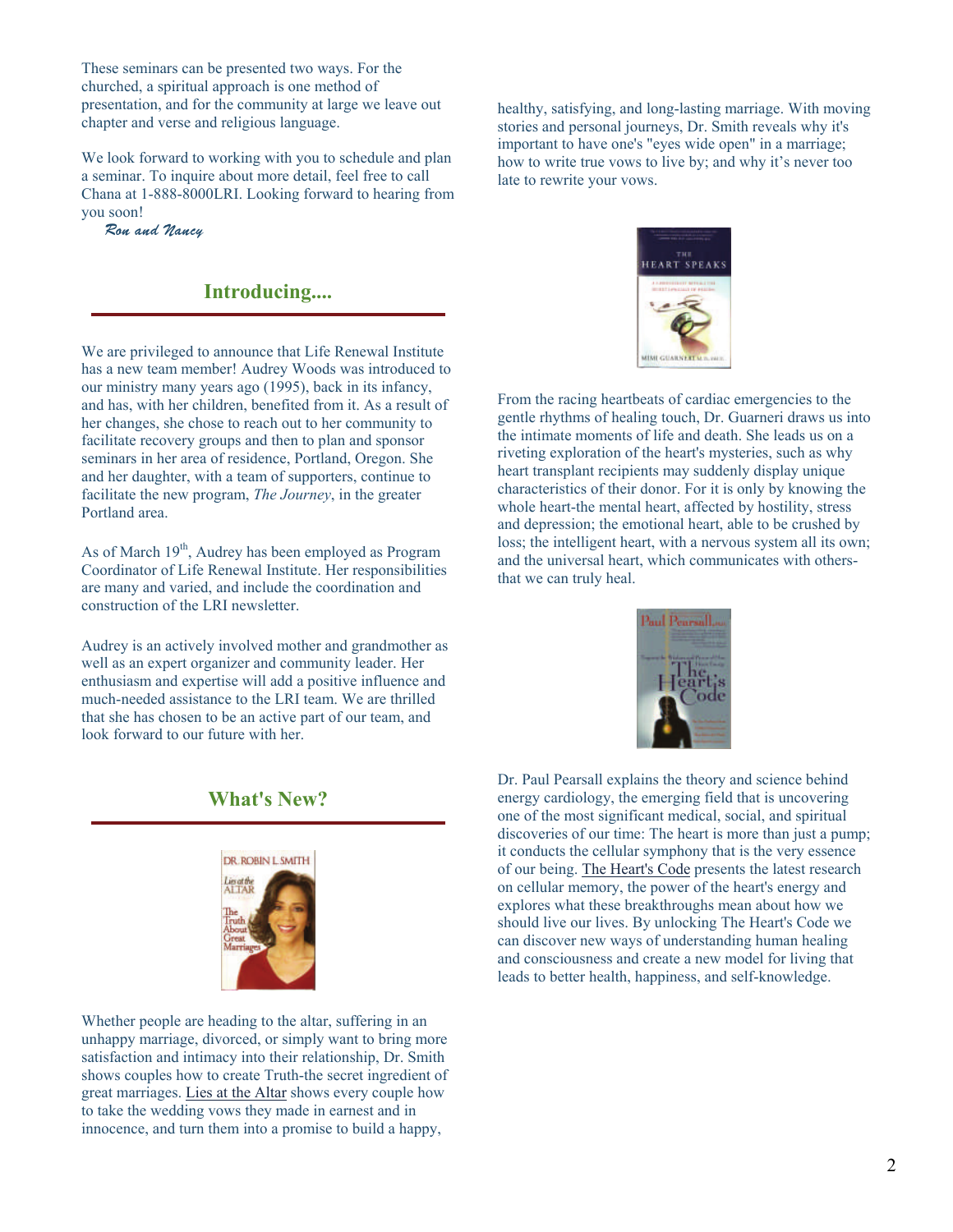# **The Journey**

*By: Nancy Rockey*

Remember the song "Over the river and through the woods to Grandmother's house we go?" As we recall, the trip was made by horse and sleigh, "through the white and drifting snow." Actually that trip sounds like fun – no complications!

Recently, some good friends of ours made a trip to grandmother and grandfather's house. The sleigh was an airplane trip over the mountains and white snow to sunny Arizona; however, it was far less exciting than the one sung about in that old song! It seems that whatever could go wrong did go wrong. Doesn't that phrase sound familiar?

It began in Lisbon, North Dakota with a three-hour drive to Bismarck, the place at which they were to depart by air. Now, mind you, this young couple was toting luggage and three children under the age of five. They carried the "blankies", the snacks and all of the items to amuse them on the flight. As needed, their luggage included two umbrella strollers for the 2-year-old twins.

The plane was over an hour delayed in departing Bismarck (something about the crew didn't show up). When finally airborne, the great concern was meeting their connection in Denver to fly to Phoenix. Sure enough, they arrived in Denver **after** the hour of departure for plane number two. It was pouring rain. The strollers were left out in the rain for the parents to retrieve, so Dad went out in the rain twice; once for his own two strollers and once for a young woman who carried a newborn. The airport personnel were not only uncooperative but rude as well.

In Denver they were told that they had been rebooked for the next morning and would have to spend the night in the airport. However, suddenly there came an announcement over the loud speaker that the Phoenix bound plane had been held for the 36 passengers coming from Bismarck. The trip by plane to Phoenix was uneventful, but the "fun" was NOT over yet. After arrival in Phoenix, they discovered that their luggage had not followed them, and the company with whom they had made rental car reservations, had no cars.

Perhaps that trip sums up your journey – your life. Detours, breakdowns, potholes and delays along the way put dampers on our experience, and sabotage the enjoyment that life should have. Most people do experience inconveniences but life's mishaps and wounds overwhelm

some. Our friends talked about their hair-raising experience but soon let it's negative impact go as they enjoyed the Arizona sunshine and the company of family and friends. Some folk get stuck and find it hard to find their way out of life's dilemmas. That is why Life Renewal Institute has created *The Journey,* an open door and a path toward emotional healing and life enjoyment.

*The Journey,,* just over a year in the making, is an experience designed to not only supply participants with scientific, psychological and life-renewing information, but in addition, to take you on a journey with traveling companions – the folk in your gender-specific group.



*The Journey* begins with *The Passenger,* a ten-session experience of becoming acquainted with your own style of attachment, developed in the womb and the first few years of life. Here you will identify the way you connect with others and allow yourself to be attached to them or aloof from them, and why you unconsciously chose that style of connecting. Then you will be given the method to create secure and fulfilling attachments.



Participants are then invited to move along *The Journey,* in the next ten-session segment called *The Mode* or the method of transportation. This segment focuses on rejection, the experience of life, which all too often becomes the method or filter through which we experience all other relationships. Those who felt rejected by parents or primary caregivers early in life expect and/or create rejection from others. This creates sadness, anger, fear and a host of other negative and dysfunctional thoughts, feelings and behaviors. A 45-year study of parental rejection in over 200 cultures adds impact to this segment. Participants will be supplied with tools and experience to remove the rejection filter in order to be able to see and relate clearly with others.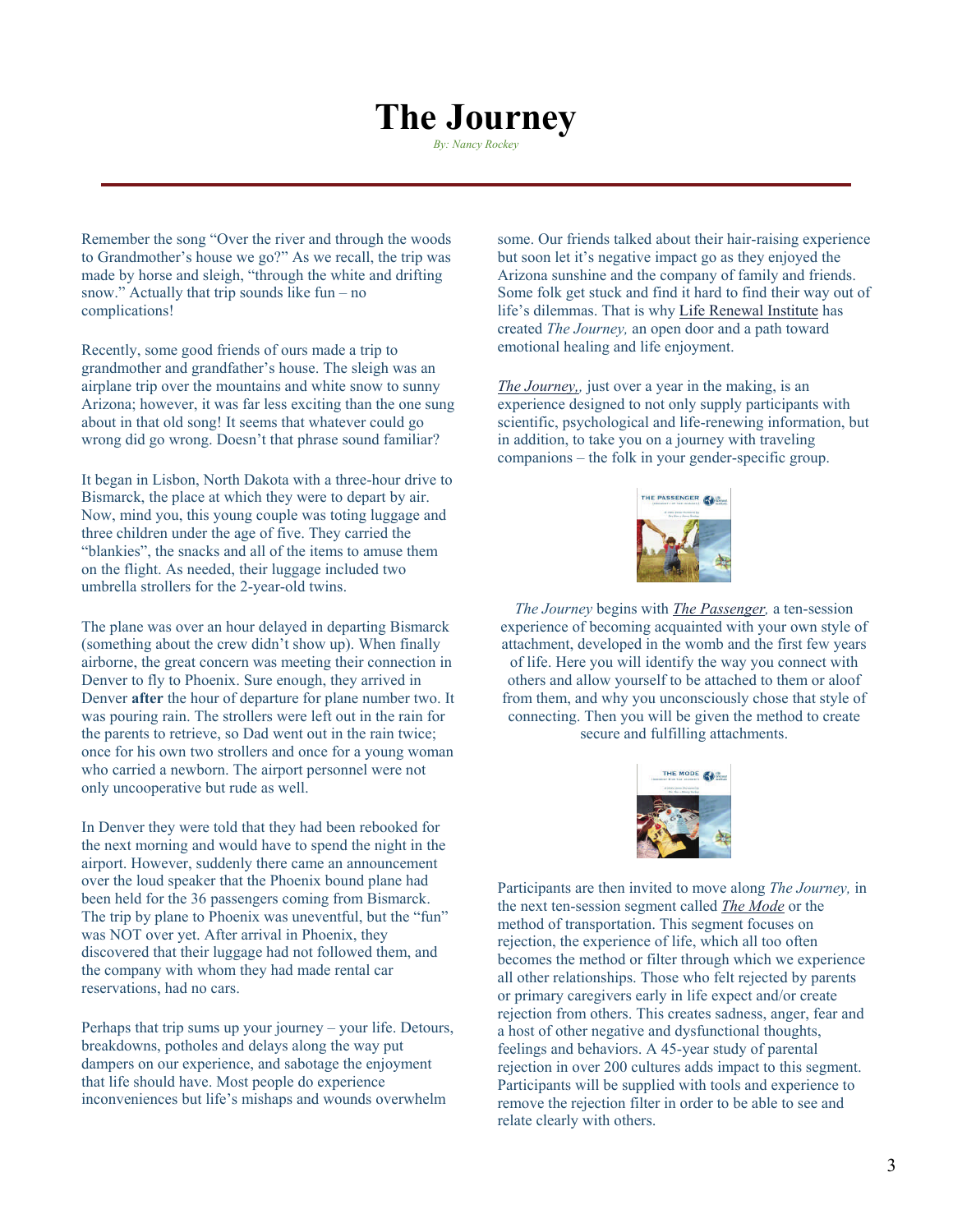

Segment three of *The Journey,* is *The Route –* the path we frequently take through wounds and abuse received when character (thoughts and feelings) is being formed -during the first seven years of life. This ten-session segment covers the ins' and outs' of emotional, physical and sexual abuse and encourages participants to work through their pain to freedom from it. Having done so, participants will be relieved of the heavy baggage that has weighed them down in the past.

The final segment of *The Journey,* is entitled *The Destination* – the place where everyone wants to arrive. In this segment, participants will become acquainted with the components of their nature. Among other things, they will learn about brain giftedness, the powerful impact of the human heart, mind-heart coherence, and the development of the spiritual nature (having to do with emotional and relational growth and enjoyment). The late-breaking science contained in this segment is both exciting and challenging!

*The Journey,* is best experienced in the sequence described above, but that is not required. However, to experience *The Destination,* one must have completed at least one of the previous segments.



Unlike *Binding the Wounds, The Journey,* does not incorporate Biblical chapter and verse. It was written for the secular mind – the post-modern individual who might be turned away by a Christian or Biblical approach. However, for those individuals who request it, Biblical texts or inspirational comments are available which coincide with *The Journey,* materials.

If you have participated in a small group and studied *Binding the Wounds,* you would still learn a great deal more and find your life enhanced by the experience of *The Journey,.* Each lesson has a half-hour video and a full chapter of research, science and other pertinent information. In a class, the video is watched, the chapter discussed and the lesson completed and shared in the group. It can be used in a school, a prison, a corporation, a church or any secular organization as well as in a homestudy group.

Your *Journey* can be so very different and ever so much smoother than that of our young friends and their children. You can avoid the detours, potholes and breakdowns along the way, so long as you have the tools for the trip – and they **are** available in *The Journey,!* 

# **Facilitator's Corner**

Who presents a tougher challenge to the facilitator: the participant who talks too much, or the one who talks too little? It is easier to ignore the silent ones than the excessive talkers.

Encouraging the silent types to talk will help insure a much more inclusive group. Also, it will set a model for equal participation from everyone. The success of each participant depends on his or her level of participation.

Here are some suggestions for dealing with participant's who don't participate:

- Direct questions to the silent participant, calling them by name. They may need a little encouragement or recognition to feel comfortable.
- Ask the silent participant to react to someone else's statement.
- Reinforce comments from the silent participant (without appearing to be patronizing).
- Before the meeting, assign the role of identifying and drawing out the reluctant participant to another group member.

# **Upcoming Events**

| Date       | <b>Place</b>     | <b>Seminar</b>                   |
|------------|------------------|----------------------------------|
| April 2-7  | Simi Valley, CA  | Eido                             |
| May 12-13  | Dallas, Texas    | The Journey<br>(Details to come) |
| Oct. 12-14 | Jacksonville, FL | Attachment                       |

Click here for more details or to register.